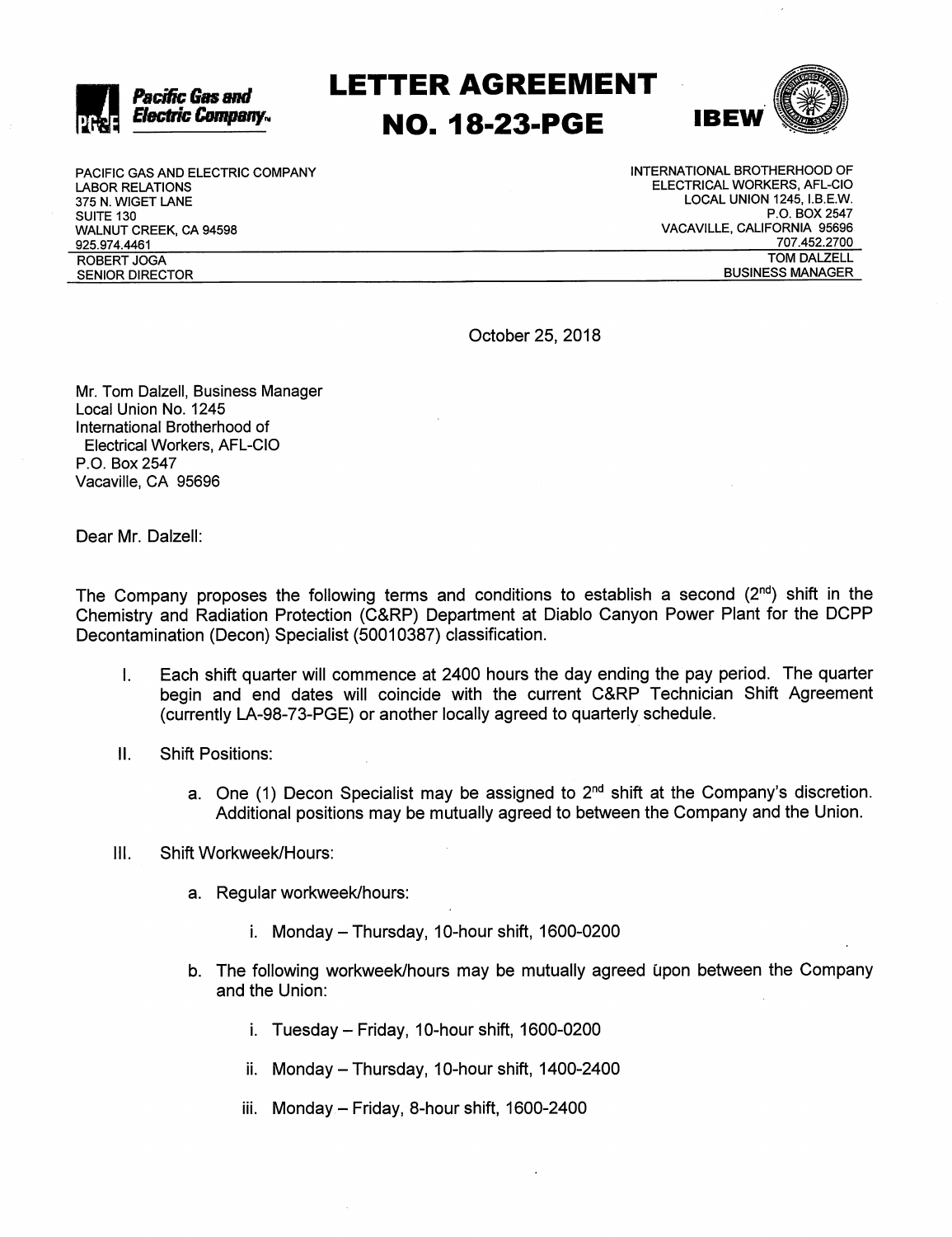## IV. Shift Seiection

- a. Swing-shift selection/assignments: Beginning January 2017 all Decon Specialists will share equally in the rotation (voluntarily take turns) to fill the quarterly  $2<sup>nd</sup>$  shift assignment. The shared responsibility will be tracked annually to ensure each employee stands at least one (1) 2<sup>nd</sup> shift before another employee who has already worked a  $2<sup>nd</sup>$  shift assignment would be forced. New employees will be added into the obligation (per Section VI). Once each Decon Specialist has taken a turn, the process and rotation will begin again with the employees available at that time.
- b. By June 1st of each year a volunteer list will be posted to fill the four quarters for the following calendar year. In order of seniority, each employee may volunteer for one (1) quarter or pass (not select a quarter). This process continues once through each employee until the four quarters are filled or all employees have volunteered or passed. After the first round of selections, if all quarters are not filled, the volunteers who have selected a quarter may volunteer for additional quarter in the same seniority sequence. If there are still vacant quarters, the vacancy will be assigned in order of reverse seniority of Decon Specialists who have not already stood a quarter of  $2<sup>nd</sup>$  shift going back to January 2017. By July 1st, the list will be posted with the  $2<sup>nd</sup>$  shift assignments for the four (4) quarters of the following calendar year.
- V. Filling 2<sup>nd</sup> Shift Vacancies
	- a. Long term vacancy (defined as 2 weeks or more) may be filled at the Company's discretion. The vacancy shall be filled as follows:
		- i. Volunteer by seniority. If no volunteer, vacancy will be filled using reverse seniority.
	- b. Temporary vacancy (defined as less than 2 weeks) may be filled at the Company's discretion. The vacancy shall be filled in accordance with section 208.16 or 212 as applicable.
- VI. New Employees
	- a. A new employee is one who is added to the Decon Specialist classification via bidding (205), demotion (206), or a new hire.
	- b. New employees may be excluded from shift selection for up to 6 months to complete training/qualification. After completion of 6 months, the new employee shall be subject to the shift selection process.
	- c. New employees who are hired prior/during the shift selection process shall be subject to the shift selection process for all shifts after which such employee will have attained 6 months of service.
- VII. Shift Premium: All employees assigned to the  $2^{nd}$  shift shall receive the  $2^{nd}$  shift premium.
- VIII. Overtime: Sections 208.16, the C&RP PACT Administrative Policy, and 212 of the contract apply to day and  $2<sup>nd</sup>$  shifts equally.
- IX. Vacation: Section 111 of the contract applies to day and  $2<sup>nd</sup>$  shifts equally.
- X. Training:  $2<sup>nd</sup>$  shift employees required to attend training outside of their regular work hours will be provided a minimum of seven (7) calendar days advance notice. If the training